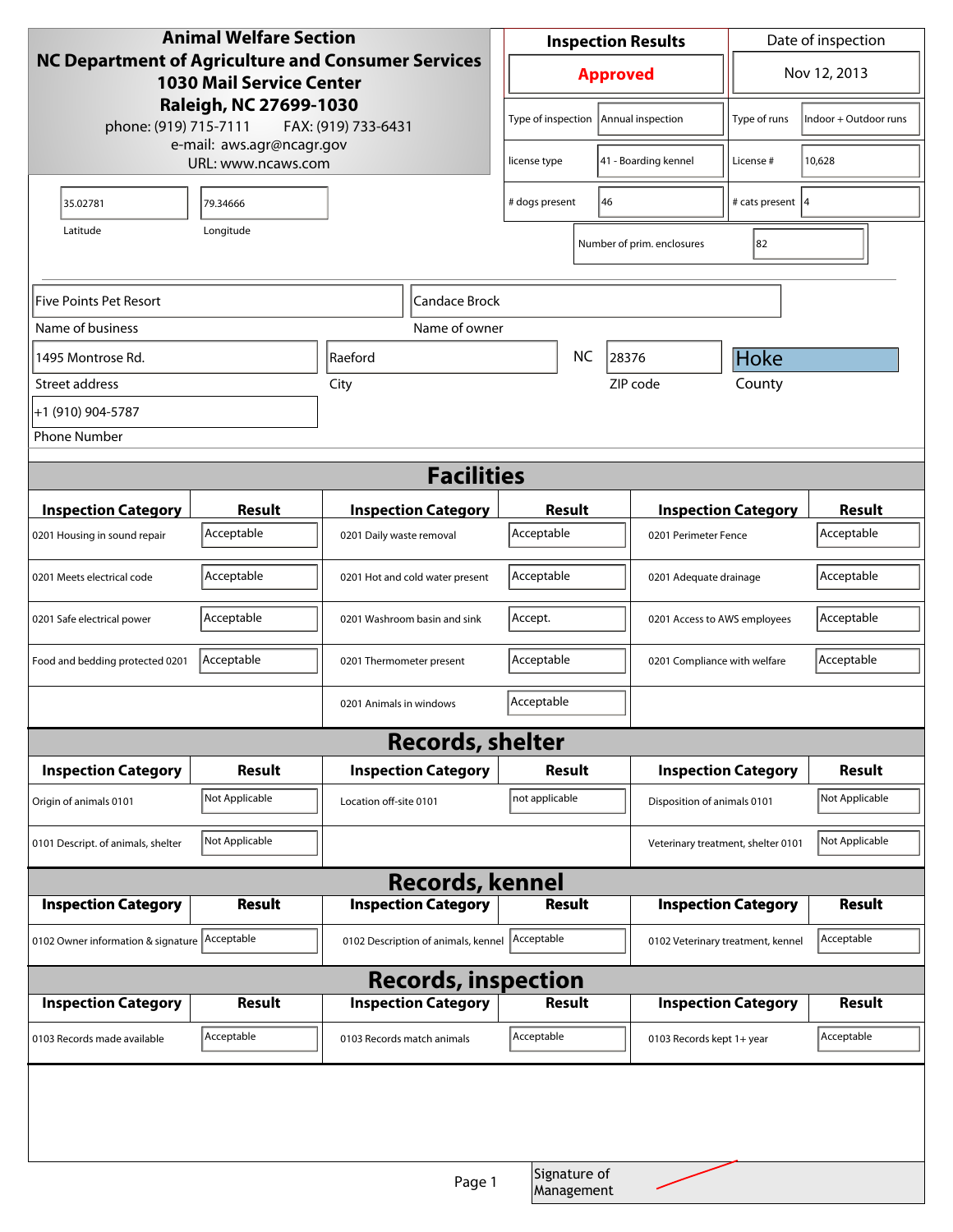| <b>Animal Welfare Section, NCDA&amp;CS</b>       |                        |                                    | Date of inspection<br><b>Inspection Results</b> |                                   |                                    |               |  |  |  |
|--------------------------------------------------|------------------------|------------------------------------|-------------------------------------------------|-----------------------------------|------------------------------------|---------------|--|--|--|
| Inspection Report, continued                     |                        |                                    | <b>Approved</b>                                 |                                   |                                    | Nov 12, 2013  |  |  |  |
| <b>Five Points Pet Resort</b>                    |                        | <b>Candace Brock</b>               | Raeford                                         |                                   | <b>NC</b>                          |               |  |  |  |
| <b>Indoor facilities</b>                         |                        |                                    |                                                 |                                   |                                    |               |  |  |  |
| <b>Inspection Category</b>                       | Result                 | <b>Inspection Category</b>         | Result                                          | <b>Inspection Category</b>        |                                    | Result        |  |  |  |
| 0202 Ambient temperature, indoor                 | Acceptable             | 0202 Ventilation, indoor           | Acceptable                                      | 0202 Lighting, indoor             | Acceptable                         |               |  |  |  |
| 0202 Imperv./Sanitary surf., indoor              | <b>INOT ACCEPTABLE</b> | 0202 Drainage, indoor              | Acceptable                                      |                                   |                                    |               |  |  |  |
| <b>Outdoor facilities</b>                        |                        |                                    |                                                 |                                   |                                    |               |  |  |  |
| <b>Inspection Category</b>                       | Result                 | <b>Inspection Category</b>         | Result                                          | <b>Inspection Category</b>        |                                    | Result        |  |  |  |
| 0203 Impervious surfaces, outdoor                | <b>NOT ACCEPTABLE</b>  | 0203 Housing, 1 per animal         | Not Applicable                                  |                                   | 0203 Protection from elements      |               |  |  |  |
| 0203 Owner advised, outdoor                      | Acceptable             | 0203 Drainage, outdoor             | Acceptable                                      |                                   |                                    |               |  |  |  |
| <b>Primary enclosures</b>                        |                        |                                    |                                                 |                                   |                                    |               |  |  |  |
| <b>Inspection Category</b>                       | Result                 | <b>Inspection Category</b>         | Result                                          | <b>Inspection Category</b>        |                                    | Result        |  |  |  |
| 0204 Drainage prev. cross contam.                | Acceptable             | 0204 Fence height >= 5 feet        | Acceptable                                      |                                   | 0204 1:10 ratio, person: human     |               |  |  |  |
| 0204 Surf. impervious to moisture                | NOT ACCEPTABLE         | 0204 Enclosure is escape proof     | Acceptable                                      | 0204 Cats, $>=$ 4 sq. ft. / adult |                                    | Acceptable    |  |  |  |
| 0204 Prevent contact with wood                   | Acceptable             | 0204 Solid resting surface         | Acceptable                                      |                                   | 0204 Cats, $<= 12$ / enclosure     |               |  |  |  |
| 0204 Enclosures in sound repair                  | Acceptable             | 0204 Cats, raised resting surface  | Acceptable                                      |                                   | 0204 Cats, 1 litter pan / 3 adults |               |  |  |  |
| 0204 Size of enclosure                           | Acceptable             | 0204 Dogs, supervision if > 4      | Acceptable                                      |                                   |                                    |               |  |  |  |
|                                                  |                        | <b>Feeding</b>                     |                                                 |                                   |                                    |               |  |  |  |
| <b>Inspection Category</b>                       | <b>Result</b>          | <b>Inspection Category</b>         | <b>Result</b>                                   | <b>Inspection Category</b>        |                                    | <b>Result</b> |  |  |  |
| 0205 Feeding, 1x / day, adult                    | Acceptable             | 0205 Feeding, 1 bowl / adult       | Acceptable                                      | 0205 Feeding, commercial food     |                                    | Acceptable    |  |  |  |
| 0205 Feeding, bowl in good repair                | Acceptable             | 0205 Feeding, quality food         | Not Applicable                                  | 0205 Feeding, bowl is protected   |                                    | Acceptable    |  |  |  |
| 0205 Feeding, 2x / day, young                    | Acceptable             |                                    |                                                 |                                   |                                    |               |  |  |  |
| <b>Watering</b>                                  |                        |                                    |                                                 |                                   |                                    |               |  |  |  |
| <b>Inspection Category</b>                       | Result                 | <b>Inspection Category</b>         | <b>Result</b>                                   |                                   |                                    |               |  |  |  |
| 0206 Watering, continuous access                 | Acceptable             | 0206 Watering, bowl in good repair | Acceptable                                      |                                   |                                    |               |  |  |  |
| Sanitation/Employees/Classification & Separation |                        |                                    |                                                 |                                   |                                    |               |  |  |  |
| <b>Inspection Category</b>                       | Result                 | <b>Inspection Category</b>         | <b>Result</b>                                   | <b>Inspection Category</b>        |                                    | <b>Result</b> |  |  |  |
| 0207 Waste removal 2x / day                      | Acceptable             | 0207 Grounds overgrown             | Acceptable                                      | 0207 Young given social interact. |                                    | Acceptable    |  |  |  |
| 0207 Animals removed while clean                 | Acceptable             | 0207 Pest Control                  | Not Applicable                                  | 0207 Species separated            |                                    | Acceptable    |  |  |  |
|                                                  |                        |                                    |                                                 |                                   |                                    |               |  |  |  |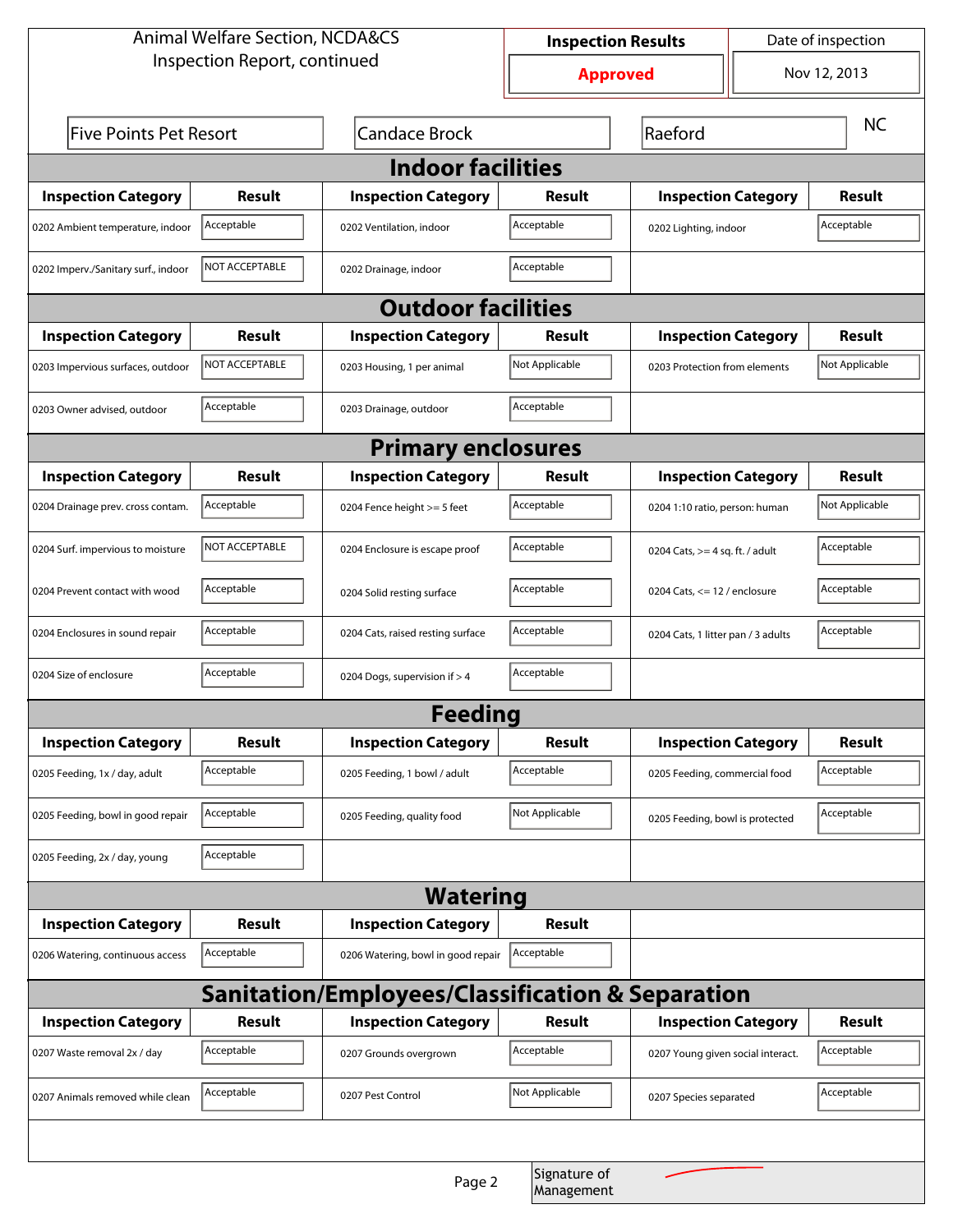| <b>Animal Welfare Section, NCDA&amp;CS</b>                                                                   |                                       |                                                                                                                    | Date of inspection<br><b>Inspection Results</b> |                                                        |  |                |  |  |
|--------------------------------------------------------------------------------------------------------------|---------------------------------------|--------------------------------------------------------------------------------------------------------------------|-------------------------------------------------|--------------------------------------------------------|--|----------------|--|--|
| Inspection Report, continued                                                                                 |                                       |                                                                                                                    | <b>Approved</b>                                 |                                                        |  | Nov 12, 2013   |  |  |
| <b>Five Points Pet Resort</b><br><b>Candace Brock</b>                                                        |                                       |                                                                                                                    | Raeford                                         |                                                        |  | <b>NC</b>      |  |  |
| Sanitation/Employees/Classification & Separation (continued)                                                 |                                       |                                                                                                                    |                                                 |                                                        |  |                |  |  |
| <b>Inspection Category</b>                                                                                   | <b>Result</b>                         | <b>Inspection Category</b>                                                                                         | <b>Result</b>                                   | <b>Inspection Category</b>                             |  | <b>Result</b>  |  |  |
| 0207 Enclosure sanitized 2x / day                                                                            | Acceptable                            | 0207 Number of employees                                                                                           | Acceptable                                      | 0207 Isolation area & signage                          |  | Acceptable     |  |  |
| 0207 Method of sanitation                                                                                    | Acceptable                            | 0207 Females in estrus, separated                                                                                  | Acceptable                                      | 0207 Long term care program                            |  | Not Applicable |  |  |
| 0207 Build./grnds., clean & repair                                                                           | Acceptable                            | 0207 Owner perm, commingling                                                                                       | Not Applicable<br>0207 Animals confined         |                                                        |  | Acceptable     |  |  |
|                                                                                                              |                                       | 0207 Young with dam                                                                                                | Not Applicable                                  |                                                        |  |                |  |  |
|                                                                                                              |                                       | <b>Veterinary Care</b>                                                                                             |                                                 |                                                        |  |                |  |  |
| <b>Inspection Category</b>                                                                                   | <b>Result</b>                         | <b>Inspection Category</b>                                                                                         | Result                                          | <b>Inspection Category</b>                             |  | Result         |  |  |
| 0210 Program of veterinary care                                                                              | Acceptable                            | 0210 Daily observation of animals                                                                                  | Acceptable                                      | 0210 Rabies vaccination                                |  | Not Applicable |  |  |
| 0210 Veterinary care when needed                                                                             | Acceptable                            |                                                                                                                    |                                                 |                                                        |  |                |  |  |
| <b>Vehicles</b>                                                                                              |                                       |                                                                                                                    |                                                 |                                                        |  |                |  |  |
| 0301 Vehicles mechanically sound                                                                             | Not Applicable                        | 0301 Fresh air and ventilation                                                                                     | Not Applicable                                  | 0301 Cargo area clean                                  |  | Not Applicable |  |  |
|                                                                                                              |                                       | <b>Primary Enclosure Used in Transportation</b>                                                                    |                                                 |                                                        |  |                |  |  |
| <b>Inspection Category</b>                                                                                   | Result                                | <b>Inspection Category</b>                                                                                         | Result                                          | <b>Inspection Category</b>                             |  | Result         |  |  |
| 0302 Construction of enclosure                                                                               | Not Applicable                        | 0302 Age and species separated                                                                                     | Not Applicable                                  | 0302 Size of transport enclosure                       |  | Not Applicable |  |  |
| 0302 Enclosure clean & sanitized                                                                             | Not Applicable                        |                                                                                                                    |                                                 |                                                        |  |                |  |  |
|                                                                                                              | <b>Transportation: Food and Water</b> |                                                                                                                    |                                                 | <b>Transportation: Care</b>                            |  |                |  |  |
| <b>Inspection Category</b>                                                                                   | Result                                |                                                                                                                    |                                                 | <b>Inspection Category</b>                             |  | Result         |  |  |
| 0303 Food & water during transport                                                                           | Not Applicable                        |                                                                                                                    |                                                 | 0304 Observation of animals                            |  | Not Applicable |  |  |
|                                                                                                              |                                       | Narrative Explanation, if needed                                                                                   |                                                 |                                                        |  |                |  |  |
|                                                                                                              |                                       | Annual inspection performed today, facility is clean and odor free at time of inspection with no apparent signs of |                                                 |                                                        |  |                |  |  |
| disease or illness noted, ambient temperature is within range today and all records are to AWA standards.    |                                       |                                                                                                                    |                                                 |                                                        |  |                |  |  |
| 0202, 0203, 0204} Resealing concrete enclosures and walkways needed, as well as front suites.                |                                       |                                                                                                                    |                                                 |                                                        |  |                |  |  |
| Owners are planning to pressure wash and update paint after the holidays and will begin the concrete work as |                                       |                                                                                                                    |                                                 |                                                        |  |                |  |  |
| well.                                                                                                        |                                       |                                                                                                                    |                                                 |                                                        |  |                |  |  |
|                                                                                                              |                                       |                                                                                                                    |                                                 |                                                        |  |                |  |  |
| check here if additional pages of narrative are attached<br>Digitally signed by E.Garner                     |                                       |                                                                                                                    |                                                 |                                                        |  |                |  |  |
| Digital signature of inspector E.Garner<br>(disregard if report has 4 pages)                                 |                                       | DN: cn=E.Garner, o=AWS, ou=NCAGR,<br>email=elizabeth.garner@ncagr.gov,<br>Date: 2013.11.12 11:11:15 -05'00'        |                                                 | check here if a euthanasia inspection form is attached |  |                |  |  |
|                                                                                                              | Signature of<br>Page 3<br>Management  |                                                                                                                    |                                                 |                                                        |  |                |  |  |